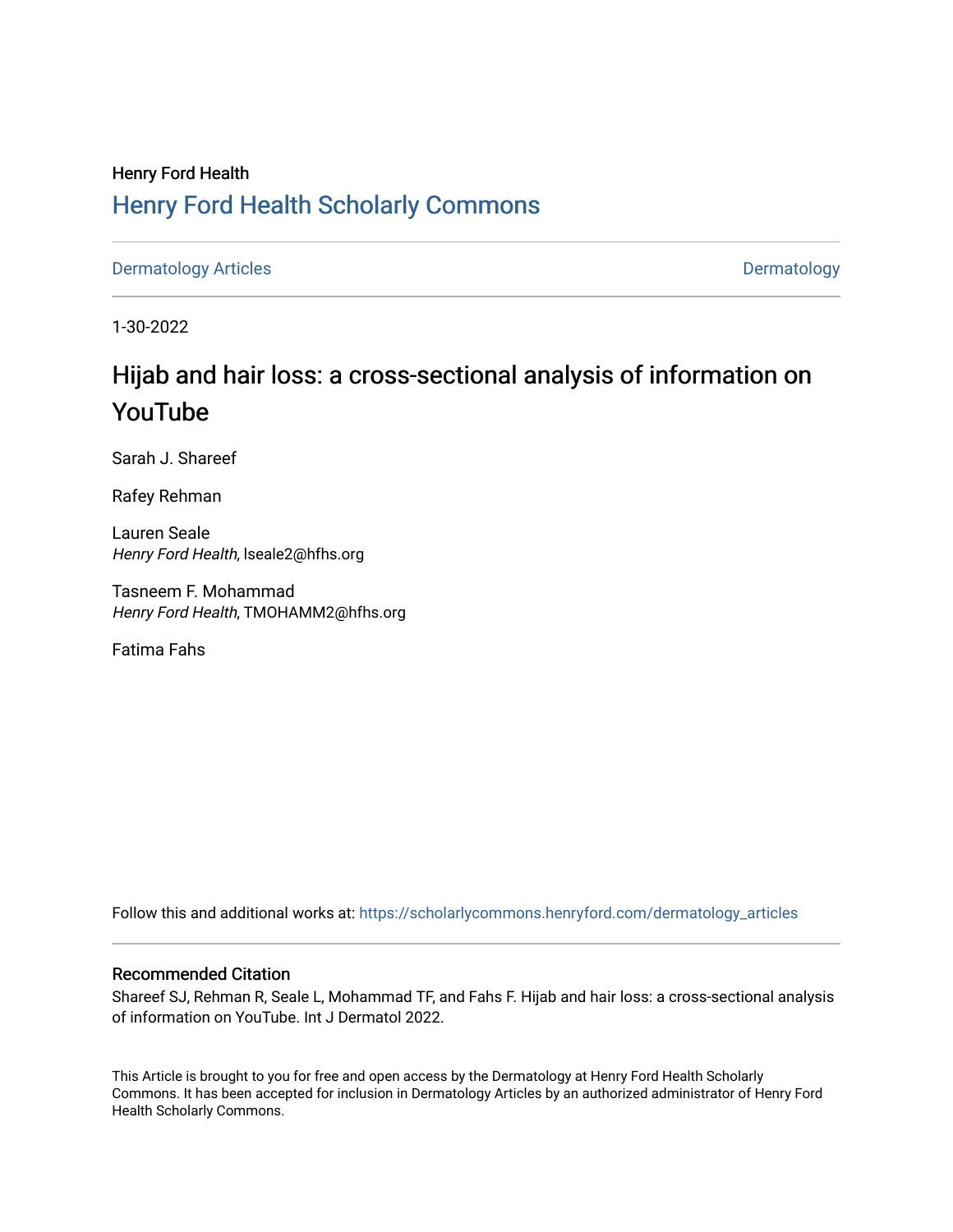## Correspondence

### Hijab and hair loss: a cross-sectional analysis of information on YouTube

Dear Editor,

Hair loss affects 40% of females before the age of 50.<sup>1</sup> Interestingly, women may experience hair loss secondary to their religious or cultural practices.<sup>2</sup> One example is Muslim women who wear the hijab, a cloth used to cover their hair, around male nonfamily members.<sup>3</sup> Hijab-associated hair loss is a phenomenon that we have noted anecdotally posed by patient-physician discussion in clinic. Although the hijab itself does not cause hair loss, the specific manner in which the hijab is worn and hairstyle used underneath may contribute to secondary causes of hair loss. Information surrounding this topic is commonly sought out online through social media, especially YouTube, given the restrictions of in-person gatherings due to the COVID-19 pandemic. Currently, there is a gap in the literature examining the educational materials on YouTube regarding hair loss and hijab. The purpose of this study was to examine hijab and hair loss content on You-Tube in order to assess what patients are learning.

The authors reviewed the first 30 videos on YouTube resulting from a search on "Hijab Hair Loss" with relevance setting in a private window as 90% of viewers do not scroll past this.4 Videos that were duplicates, non-English, or not relevant were excluded. Content creator demographics and video content were collected.

After screening 30 videos, 27 met the inclusion criteria, with a combined total of 17,158,078 views. One hundred percent of the videos were created by non-dermatologists. Stratified by content, 15 videos (56%) exclusively discussed hair care, 10 videos (37%) were personal anecdotes with hair loss and hair care, and two videos (7%) demonstrated different ways to tie the hijab. While hair loss etiologies were not specified, the three most commonly discussed factors were increased tension on the hairline ( $n = 12, 67\%)$ , hair care negligence ( $n = 4$ ,

Table 1 Factors contributing to hair loss in women who wear a hijab based on YouTube videos by non-dermatologists

| <b>Contributing factors</b>                      | Videos, n = 18 (%) |
|--------------------------------------------------|--------------------|
| Tension on hairline secondary to bun or ponytail | 12 (67)            |
| Decreased motivation for haircare                | 4 (22)             |
| Tension from tight-fitting hijab                 | 3(17)              |
| Exposure of hair to heat                         | 3(17)              |
| Accumulation of sweat                            | 2(11)              |
| Postpartum hair loss                             | 2(11)              |
| Excess stress                                    | 1(6)               |
| Medication side effects                          | 1(6)               |

22%), and decreased "breathability" of the scalp ( $n = 3, 17\%$ ) (Table 1). Many videos emphasized that it is the manner in which the hijab is worn, not the hijab itself, that may contribute to hair loss. Therefore, the most common hijab-styling recommendations were implementing protective hairstyles ( $n = 13$ , 52%), maintaining moisture with hair oils ( $n = 13, 52%$ ), and deep conditioning treatments ( $n = 12, 48\%$ ) (Table 2). Interestingly, none of the videos recommended consulting with a dermatologist for evaluation and treatment.

There is a large demand for information about hijab and hair loss on YouTube, as the videos had a total of 17,158,078 views. The videos did not provide a comprehensive overview of all hair loss etiologies associated with the hijab, as the majority alluded to traction alopecia and seborrheic dermatitis flares. Interestingly, the recommendations provided were anecdotal in nature, and no references were provided. Content creators can improve their videos by providing references so that viewers can learn more if desired. Additionally, the recommendations were varied and not targeted at specific hair loss etiologies, which can reduce their utility. Viewers should be encouraged to consult with dermatologists, as individual cases of hair loss can be complicated and may require extensive workup, examination, and even biopsies. Misconceptions surrounding dermatologists on social media may be a deterrent for patients who do not understand their value for treatment of hair  $loss<sup>5</sup>$  Despite this, dermatologist representation on online platforms such as YouTube

Table 2 YouTube hair loss treatment recommendations for women who wear a hijab by non-dermatologists

| <b>Recommendations</b>                                                                       | Videos<br>$(n = 27)$ (%) |
|----------------------------------------------------------------------------------------------|--------------------------|
| Use protective hairstyles under hijab such as loose<br>braids, ponytails, or looped buns     | 13 (52)                  |
| Apply hair oils to ends of hair to regain moisture                                           | 13 (52)                  |
| Use deep conditioning treatments to moisturize brittle<br>or dry hair                        | 12 (48)                  |
| Refrain from frequent shampooing to minimize<br>damage to hair                               | 10 (40)                  |
| Use different hijab and pillowcase materials, such as<br>silk, to decrease friction on hijab | 9(36)                    |
| Abstain from tying hair in rubber bands and use soft<br>coil hair ties instead               | 6(24)                    |
| Remove hijab when permitted to allow hair to rest                                            | 5(20)                    |
| Distribute tension on the hairline and alter hair part<br>regularly                          | 2(8)                     |
| Increase dietary vitamin D intake                                                            | 2(8)                     |

1